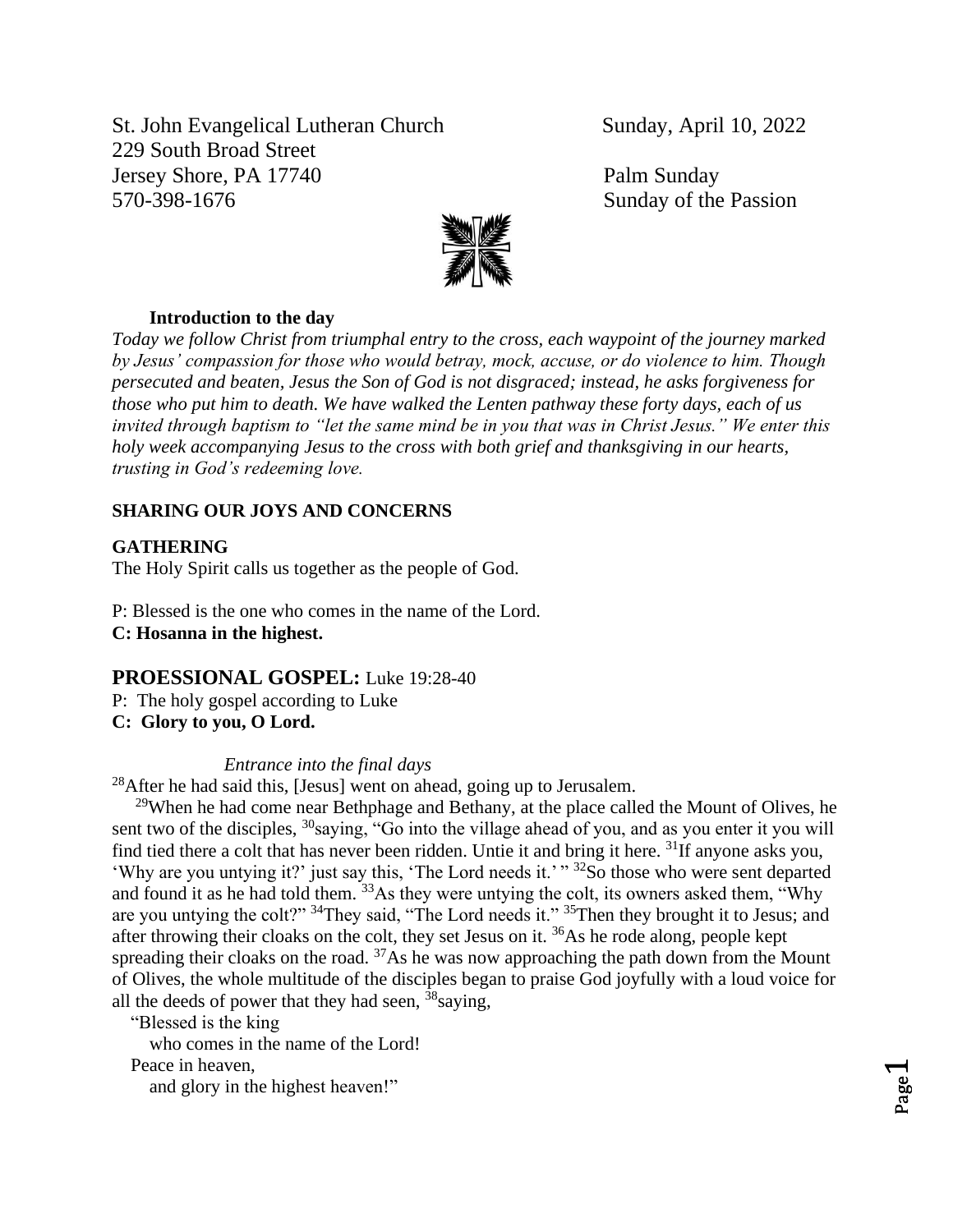$39$ Some of the Pharisees in the crowd said to him, "Teacher, order your disciples to stop."  $40$ He answered, "I tell you, if these were silent, the stones would shout out."

P: The gospel of the Lord. **C: Praise to you, O Christ.**

**BLESSING OF PALMS**

P: The Lord be with you **C: And also with you.**

P: Let us pray

We praise you, O God, for redeeming the world through our Savior Jesus Christ. Today he entered the holy city in triumph and was proclaimed messiah and king by those who spread garments and branches along his way. Bless these branches and those who carry them. Grant us grace to follow our Lord in the way of the cross, so that, joined to his death and resurrection, we enter into life with you; through the same Jesus Christ, who lives and reigns with you and the Holy Spirit, one God, now and forever.

## **C: Amen**.

P: Let us go forth in peace, in the name of Christ. Amen.

# **PROCESSION** *All Glory, Laud, and Honor* **344 verses 1,3, and 5**

**The Palms** 

**1. O'er all the way green palms and blossoms gay Are strewn this day in festal preparation, Where Jesus comes, to wipe our tears away; E'en now the throng to welcome Him prepare.**

**Refrain Join now and sing, His name divine. Let every voice resound with joyous acclamation Hosanna! Praised be the Lord, Bless Him who cometh to bring us salvation.**

**2. His word goes forth, and people by its might Once more their freedom gain for degradation; Humanity doth give to each his right While those in darkness find restored the light. REFRAIN**

**3. Sing and rejoice, O blest Jerusalem, Of all thy songs sing the emancipation; Through boundless love, the Christ of Bethlehem Brings forth the hope to thee forevermore. REFRAIN.**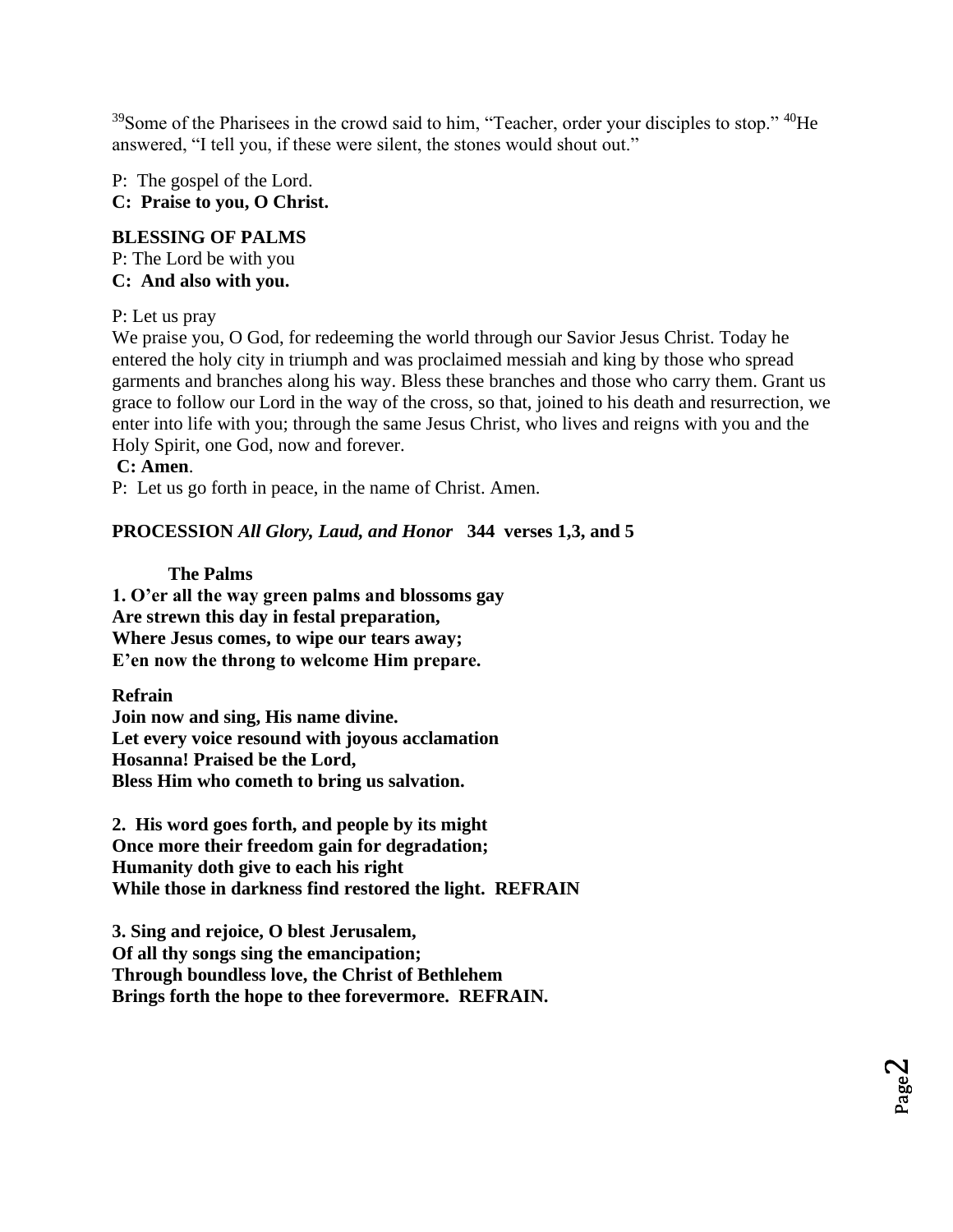#### **CONFESSION AND FORGIVENESS**

P : In the name of God,  $\pm$ who makes a way in the wilderness, walks with us, and guides us in our pilgrimage.

**Amen.** *Silence is kept for reflection.*

Holy One,

**we confess that we have wandered far from you: we have not trusted your promises, we have ignored your prophets in our own day, we have squandered our inheritance of grace, we have failed to recognize you in our midst. Have mercy on us! Forgive us and turn us again to you. Teach us to follow in your ways, assure us again of your love, and help us to love our neighbor. Amen.**

P: Beloved in Christ, the Word draws near to you, and all who call out to God shall be saved. In Jesus, God comes to you again and again and gathers you under wings of love. In  $\pm$  Jesus' name, your sins are forgiven. God journeys with you and teaches you how to live in love. **Amen.**

#### *The assembly is seated.*

#### **WORD**

God speaks to us in scripture reading, preaching, and song.

# **FIRST READING: Isaiah 50:4-9a**

*This text, the third of the four Servant Songs in Isaiah, speaks of the servant's obedience amid persecution. Though the servant has been variously understood as the prophet himself or a remnant of faithful Israel, Christians have often recognized the figure of Christ in these poems.*

<sup>4</sup>The Lord GOD has given me the tongue of a teacher, that I may know how to sustain the weary with a word. Morning by morning he wakens wakens my ear to listen as those who are taught. <sup>5</sup>The Lord GOD has opened my ear,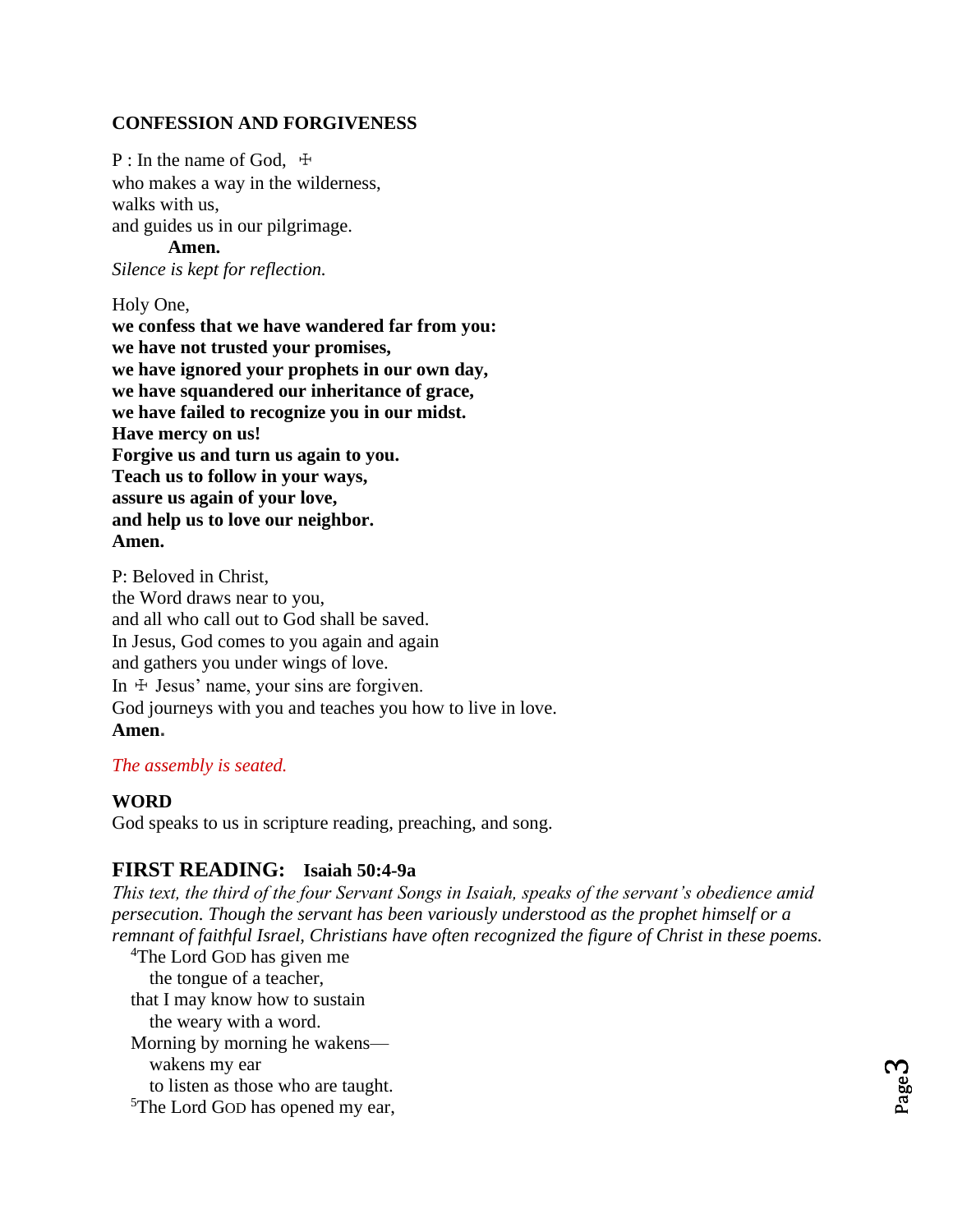and I was not rebellious, I did not turn backward. <sup>6</sup>I gave my back to those who struck me, and my cheeks to those who pulled out the beard; I did not hide my face from insult and spitting.

 $7$ The Lord GOD helps me; therefore I have not been disgraced; therefore I have set my face like flint, and I know that I shall not be put to shame; <sup>8</sup>he who vindicates me is near. Who will contend with me? Let us stand up together. Who are my adversaries? Let them confront me. <sup>9a</sup>It is the Lord GOD who helps me; who will declare me guilty?

L: The word of the Lord.

**C: Thanks be to God.**

# **PSALM 31:9-16**

<sup>9</sup>Have mercy on me, O LORD, for I am in trouble; my eye is consumed with sorrow, and also my throat and my belly. <sup>10</sup>**For my life is wasted with grief, and my years with sighing; my strength fails me because of affliction, and my bones are consumed.**  $11$ I am the scorn of all my enemies, a disgrace to my neighbors, a dismay to my acquaintances; when they see me in the street they avoid me. <sup>12</sup>**Like the dead I am forgotten, out of mind; I am as useless as a broken pot.**  $13$ For I have heard the whispering of the crowd; fear is all around; they put their heads together against me; they plot to take my life. <sup>14</sup>**But as for me, I have trusted in you, O LORD. I have said, "You are my God.**  $15$ My times are in your hand;

rescue me from the hand of my enemies, and from those who persecute me.

## <sup>16</sup>**Let your face shine upon your servant;**

**save me in your steadfast love."**

#### **Responding in Love**

**Our Offerings** *This is our response to God's grace.* **Our Offering of Music** 

**CHOIR ANTHEM** *Hosanna We Sing*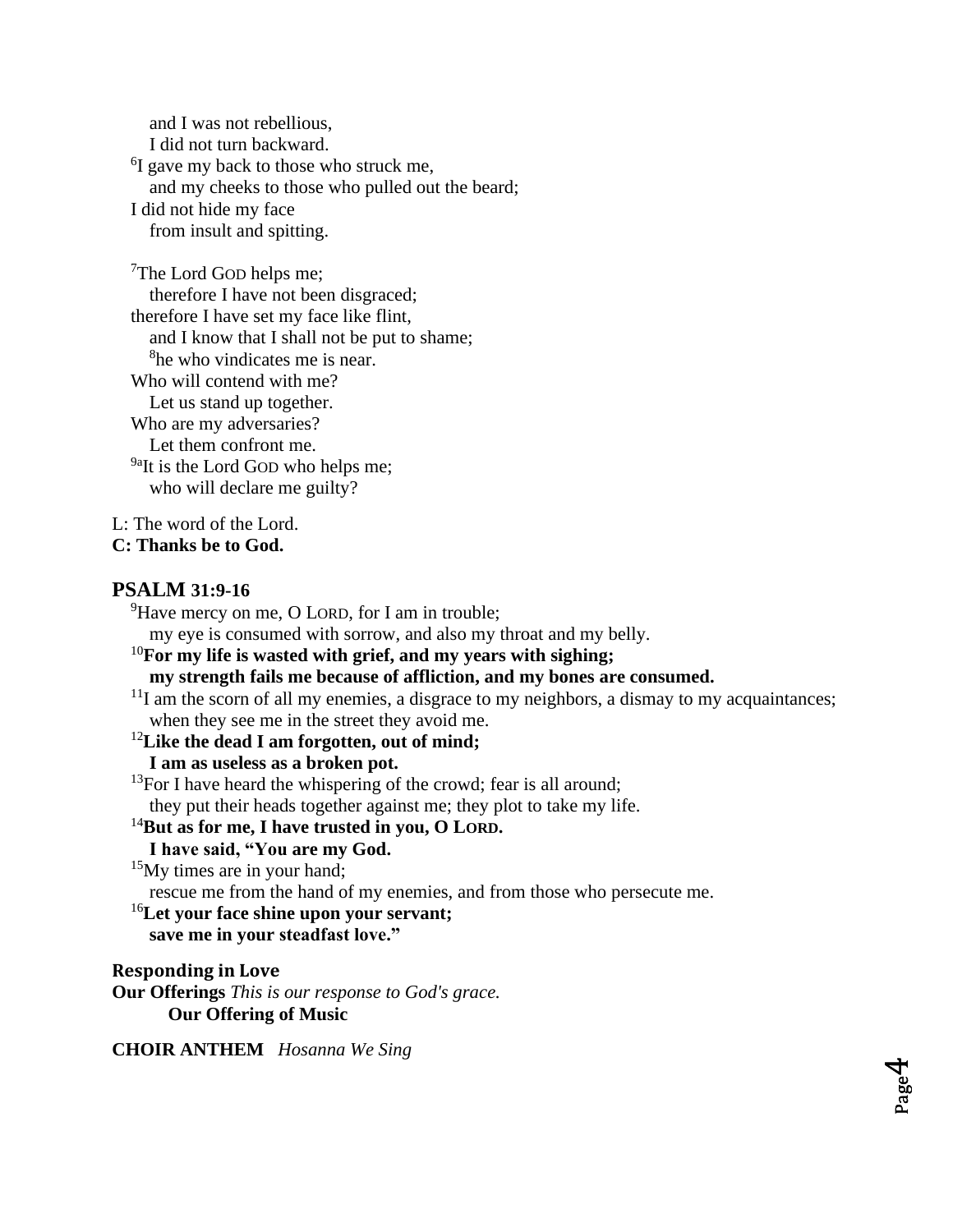## **Second Reading: Philippians 2:5-11**

*Paul quotes from an early Christian hymn that describes Jesus' humble obedience in his incarnation as a human being, even to death, and his exaltation and glory as Lord of all.* <sup>5</sup>Let the same mind be in you that was in Christ Jesus,

 $6$ who, though he was in the form of God, did not regard equality with God as something to be exploited, <sup>7</sup>but emptied himself, taking the form of a slave, being born in human likeness. And being found in human form, 8 he humbled himself and became obedient to the point of death even death on a cross.

<sup>9</sup>Therefore God also highly exalted him and gave him the name that is above every name,

<sup>10</sup>so that at the name of Jesus every knee should bend, in heaven and on earth and under the earth, <sup>11</sup> and every tongue should confess that Jesus Christ is Lord,

to the glory of God the Father.

#### L: The word of the Lord. **C: Thanks be to God.**

# **GOSPEL ACCLAMATION**



P: The holy gospel according to Luke. **C: Glory to you, O Lord.**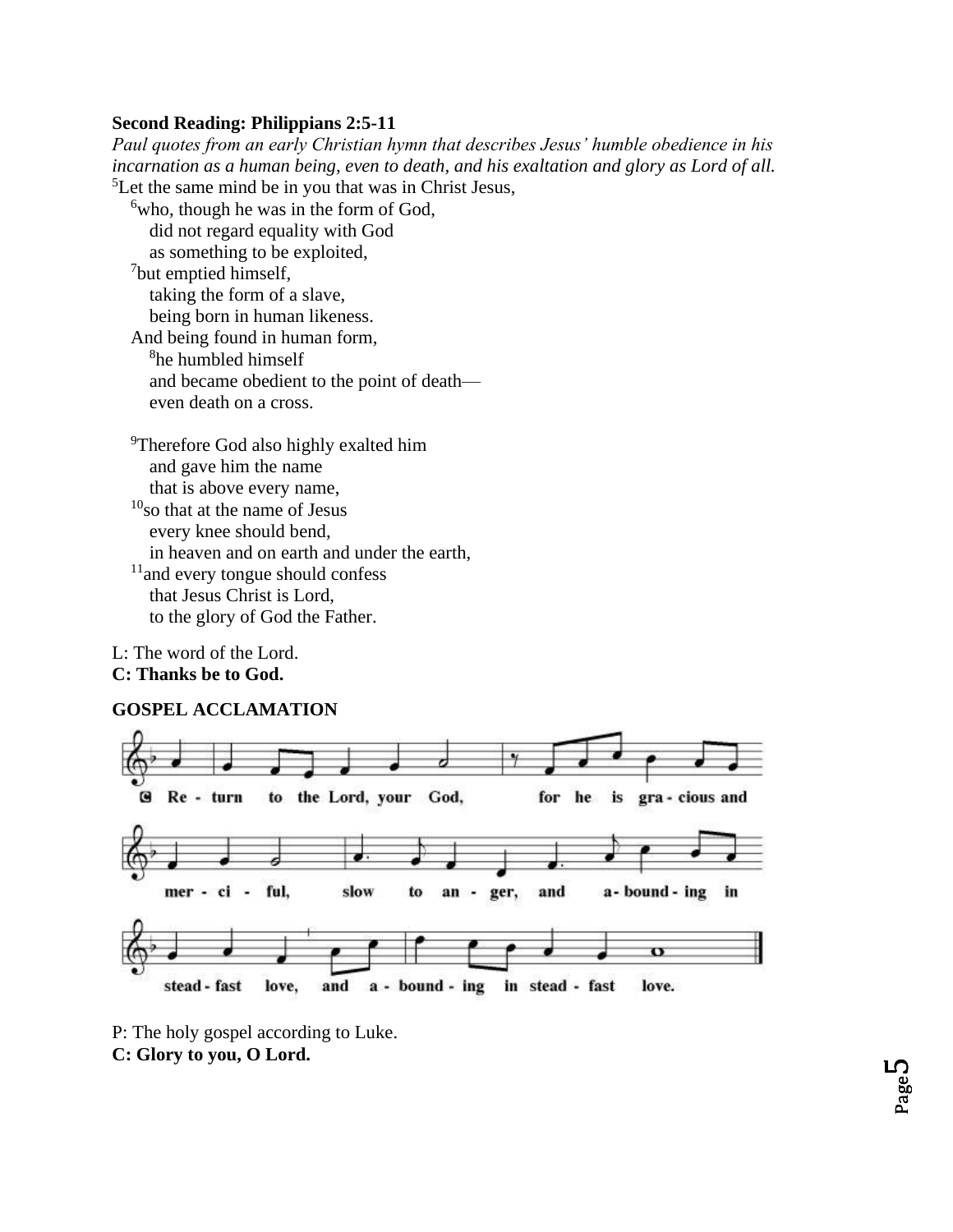# **GOSPEL Luke 22:14--23:56**

*Through the teachings and events of the passion story we see and hear the great contradictions that characterize the coming of God's reign. The leader serves the followers, proud Peter is revealed in his cowardice, and Jesus—the innocent bringer of life—is arrested, beaten, executed, and buried.*

The Passion of our Lord Jesus according to the Gospel of St. Luke. See insert

Readers Serving-maid -- Kaye Long Peter - Carl Shaffer Jesus - Deb Heydrich Pilate - volunteer needed. Centurion - volunteer needed

First Challenger - Pam Wehler Second Challenger - Dawn McCloskey

P: The gospel of the Lord. **C: Praise to you, O Christ.**

# **SERMON**

# **HYMN OF THE DAY:** *My Song Is Love Unknown 343 verses 1-4*

# **PRAYERS OF INTERCESSION**

A: Drawn close to the heart of God, we offer these prayers for the church, the world, and all who are in need.

*A brief silence.*

We pray for the church, called to follow Jesus in the way of the cross. Make us unflinching servants of the gospel. Deliver us from hardship as we confront the forces of injustice and practice radical compassion. Merciful God,

# **C: receive our prayer.**

A: For the earth and all its inhabitants, created in love: Train us to recognize your divine goodness in the world around us. Rouse in us a reverence for creation, that we take greater care of its resources. Merciful God,

#### **C: receive our prayer.**

A: For those in positions of authority called to lead with integrity and compassion: Supply them with courage and vulnerability when challenged with new ideas. Deliver them from fear that limits imagination and impedes justice. Merciful God,

# **C: receive our prayer.**

A: For those who suffer, waiting expectantly for mercy and consolation: Accompany those who feel abandoned or betrayed, defend those who are wrongly accused, and embrace those who are incarcerated or detained. Heal those who are ill (*especially*). Merciful God,

#### **C: receive our prayer.**

A: For Christians around the world, preparing this week to journey with Jesus to the cross: Reveal to us once again the earthshaking power of humble service, unmerited forgiveness, and sacrificial love. Lead us all from death to life. Merciful God,

#### **C: receive our prayer.**

A: For the campers and staff at Camp Mount Luther, help the staff to share Christ and plant seeds in the lives of those who come to this place set apart. Open the minds of the children, youth, and adults who attend, so that they can encounter you in new and exciting ways. Help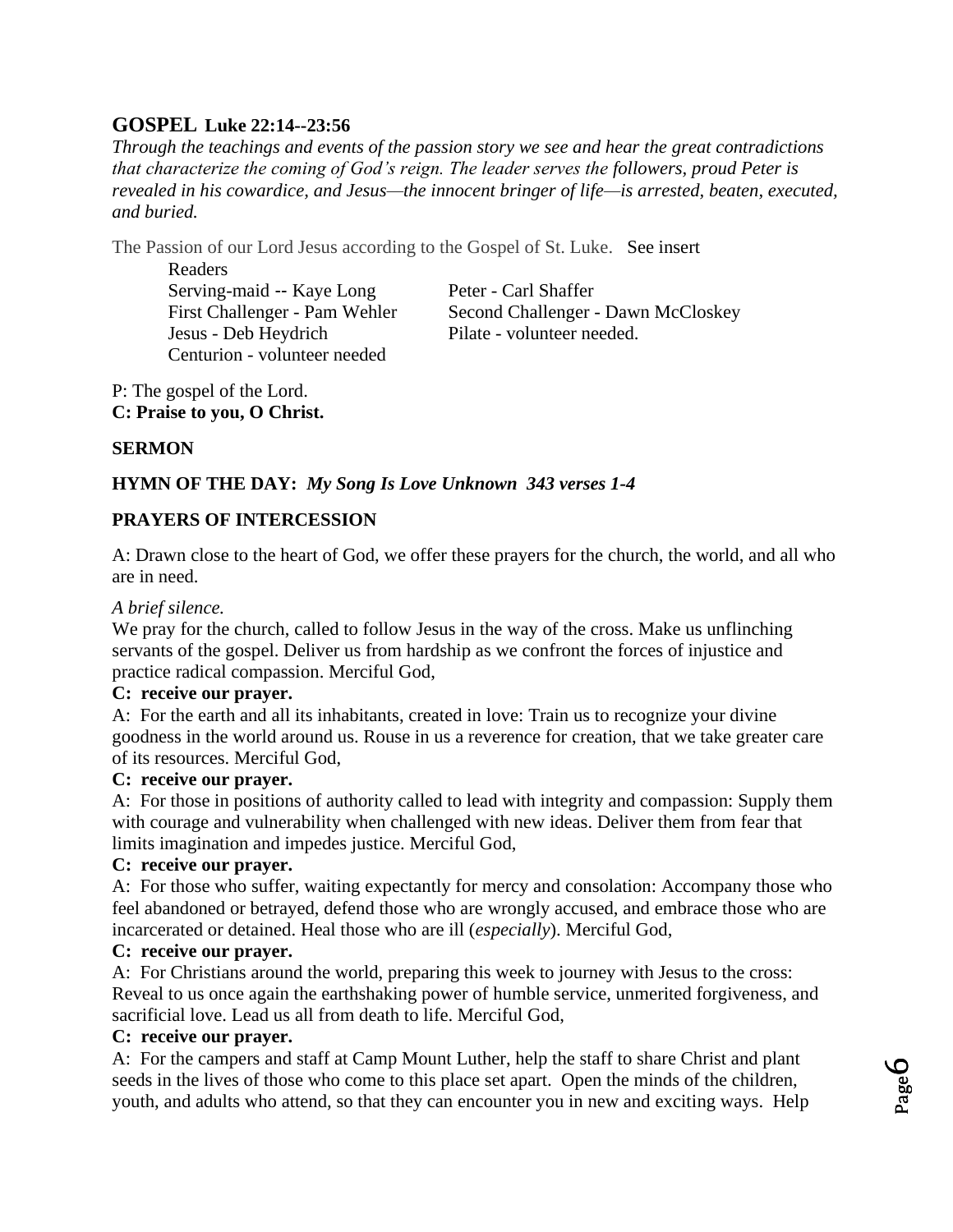them to experience the beauty of your creation and come back to the congregation, ready to live a life of discipleship and service to you. Merciful God,

### **C: receive our prayer**.

*Here other intercessions may be offered.*

A: We remember those who have died (*especially Mikael Agricola and . . .*), who were commended into your hands. Remember us when you come into your kingdom, and prepare a place for each of us with you in paradise. Merciful God,

#### **C: receive our prayer.**

P: Accept the prayers we bring, O God, on behalf of a world in need, for the sake of Jesus Christ.

**C: Amen.**

#### *The assembly stands.*

**GREAT THANKSGIVING** *P.144 (in the beginning of the hymnal)* **Dialogue**

**Preface by the Pastor Holy Holy Holy**

#### **THANKSGIVING AT THE TABLE Words of Institution**

We give you thanks, Father, through Jesus Christ, your beloved Son, whom you sent in this end of the ages to save and redeem us and to proclaim to us your will.

He is your Word, inseparable from you, through whom you created all things, and in whom you take delight. He is your Word, sent from heaven to a virgin's womb He there took on our nature and our lot and was shown forth as your Son, born of the Holy Spirit and of the virgin Mary. He, our Lord Jesus, fulfilled all your will and won for you a holy people; he stretched out his hands in suffering in order to free from suffering those who trust you.

He is the one who, handed over to a death he freely accepted, in order to destroy death to break the bonds of the evil one, to crush hell underfoot, to give light to the righteous, to establish his covenant, and to show forth the resurrection, taking bread and giving thanks to you said; "Take and eat; this is my body, given for you. Do this for the remembrance of me.

In the same way he took the cup, gave thanks, and gave it for all to drink saying: "This cup is the new covenant in my blood, shed for you and for all people for the forgiveness of sin. Do this for the reembrace of me.

Remembering, then, his death and resurrection, we take this bread and cup giving you thanks that you have made us worthy to stand before you and to serve you as your priestly people.

Send your Spirit upon these gifts of your church; gather into one all who share this bread and wine; fill us with your Holy Spirit to establish our faith in truth, that we may praise and glorify you through your Son Jesus Christ; through whom all glory ad honor are yours almighty Father, with the Holy Spirit, in your holy church both now and forever. **Amen**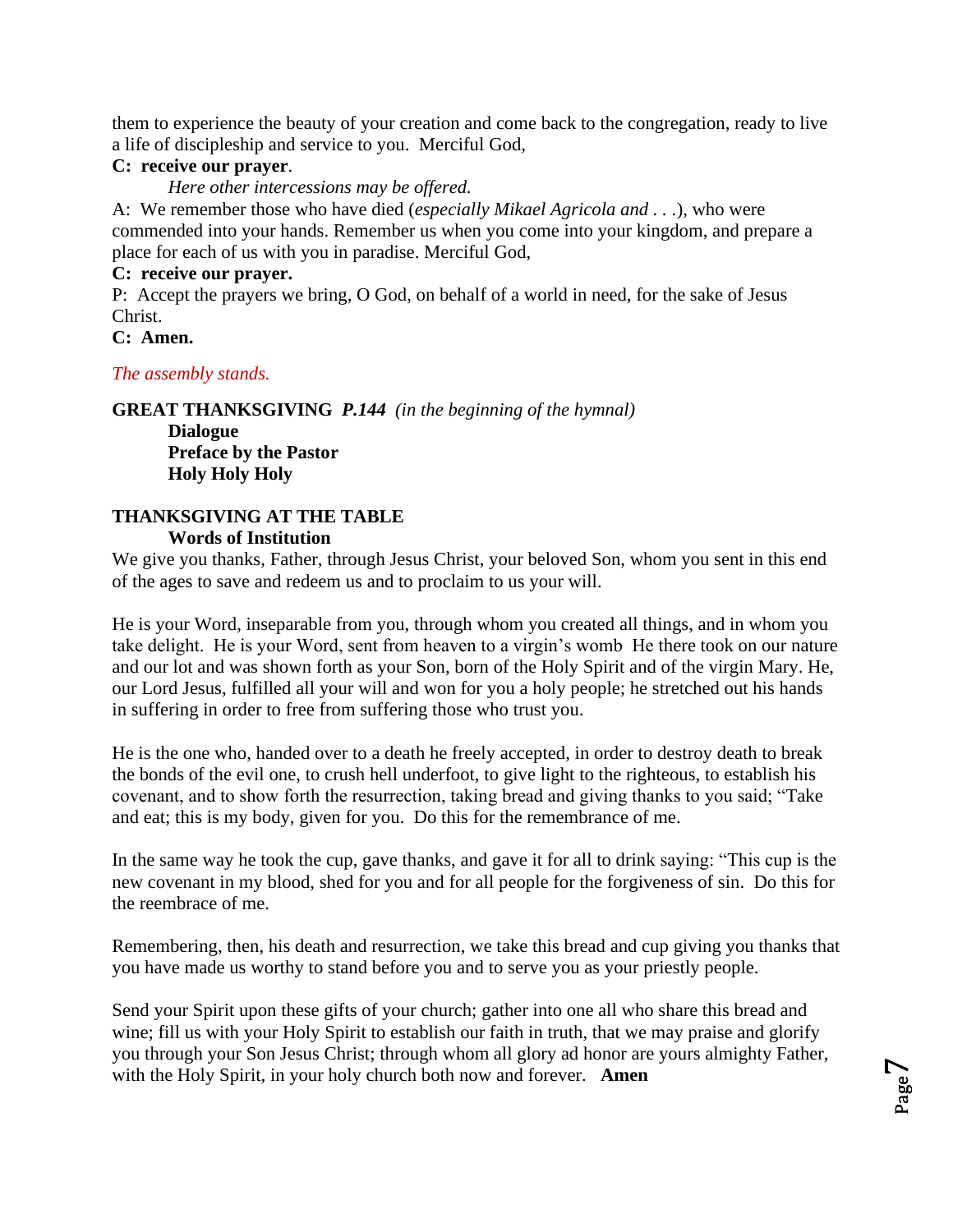#### **LORD'S PRAYER**

**Our Father, who art in heaven, hallowed be thy name, thy kingdom come, thy will be done, on earth as it is in heaven. Give us this day our daily bread; and forgive us our trespasses, as we forgive those who trespass against us; and lead us not into temptation, but deliver us from evil. For thine is the kingdom, and the power, and the glory, forever and ever. Amen.**

# **INVITATION TO COMMUNION**

P: Here is food and drink for the journey. Take and be filled.

#### **COMMUNION**

*When giving the bread and cup, the communion ministers say* The body of Christ, given for you. The blood of Christ, shed for you. *and each person may respond* **Amen.**

**Communion Song** *Lamb of God You Take Away p.146*

### **SONG AFTER COMMUNION** *Jesus, Remember Me*

*Jesus, remember me when you come into your kingdom. Jesus, remember me when you come into your kingdom.*

#### *The assembly stands.*

### **PRAYER AFTER COMMUNION**

A: Blessed Jesus, in this rich meal of grace, you have fed us with your body, the bread of life. Now send us forth to bear your life -giving hope to a world in need. **Amen.**

#### **SENDING**

God blesses us and sends us in mission to the world.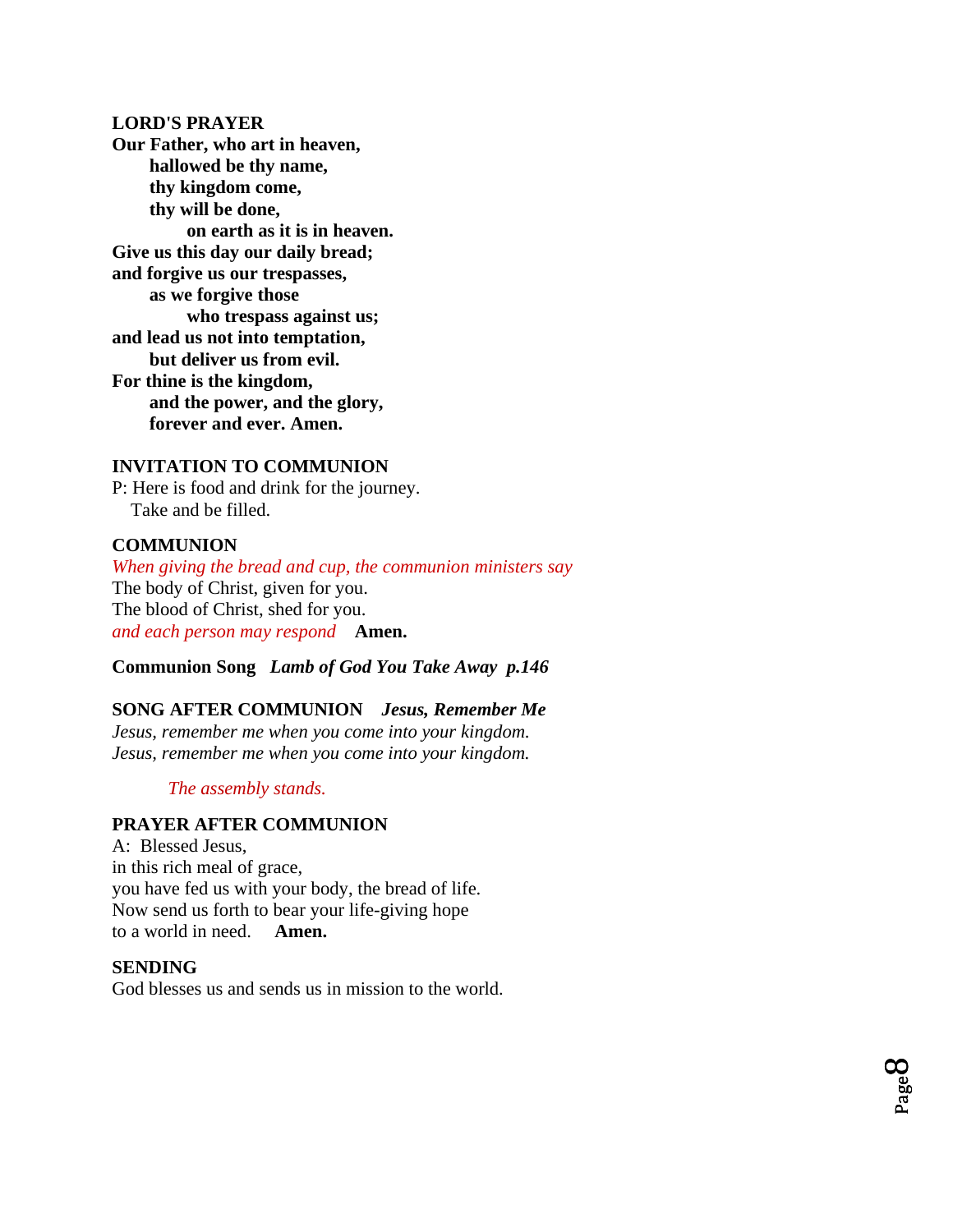### **BLESSING**

You are children of God, anointed with the oil of gladness and strengthened for the journey. Almighty God, majestic, and mighty, ☩ bless you this day and always. **Amen.**

## **SENDING SONG:** *Were You There 353*

#### **DISMISSAL**

P: Go in peace. Jesus meets you on the way. **C: Thanks be to God.**

#### *Announcements*

We welcome our visitors and ask that you sign a Visitor Attendance and Holy Communion Card that is located in the pew rack. We ask that cards be returned via the offering plate during the receiving of the offering. We practice "open Communion" here at St. John meaning that all who believe in the "real presence" of Christ are welcomed to receive the Sacrament of Holy Communion. We offer two choices for Holy Communion, wine or grape juice. Those worshipers desiring grape juice are asked at the communion rail to place their right hand over their heart after receiving "The Body of Christ."

Remember in prayer: Rowan Aldridge, Dave Barner, Mary Bower, Mike Cervinsky, Agnes Cryder, Don Delaney, Mary Ellen Dougherty, Charlie Dunne, William Greene, Fred Hoffer, Mick Miller, David Mitchell, Jean Ann Snyder, John Truax, and all of our shut-ins; the safety of our military troops around the world (Mark Baier, Isaac Boring, Jake Cordrey, Ben Cramer, Patrick Hamlin, Paul Laidacker, Kenny Leitch, Steven Moore, Maddison Myers, Tyler O'Neal, Adam Shaffer, Richie Speicher, Aaron Stabley, Paul St. James, Jenna White); Family Promise. Bishop Eaton, our Presiding Bishop; and Bishop Collins, Bishop of the Upper Susquehanna Synod. For our Companion Synod in Liberia and Ansbach-Wurzburg, Germany. Pray for Peace in Ukraine and an end to war.

Special thanks to this week's helpers: Lector –Darlene Bilby; Assisting Ministers – Bill Ely Jr and Ken Dougherty;; Head Usher – Cozette Stoltzfus; Teller –Jim Ely; Bulletin Sponsor – Jim Ely ; Children's Church – Molly Hollick.

Next week's helpers: Lector –Shane Snyder; Assisting Ministers—Gary Johnson and Karen Aucker; Head Usher –Cozette Stoltzfus; Teller –Jim Ely; Bulletin Sponsor – Jim Ely; Children's Church – Cathy Eisner.

The altar flowers and palms are given in memory of Mitch Hollick by Jon and Molly Hollick.

The Sanctuary Candle is given in memory of our parents by Gary and Gina Johnson.

**HELP NEEDED FOR VACATION BIBLE SCHOOL !!!** Summer is approaching fast. It is St John's year to host Bible School. We earnestly need a volunteer to HEAD VBS! Four other churches join us. We need a volunteer to organize the five churches by setting up meetings with representatives from those churches. The women of St. Johns will work, support, and assist, but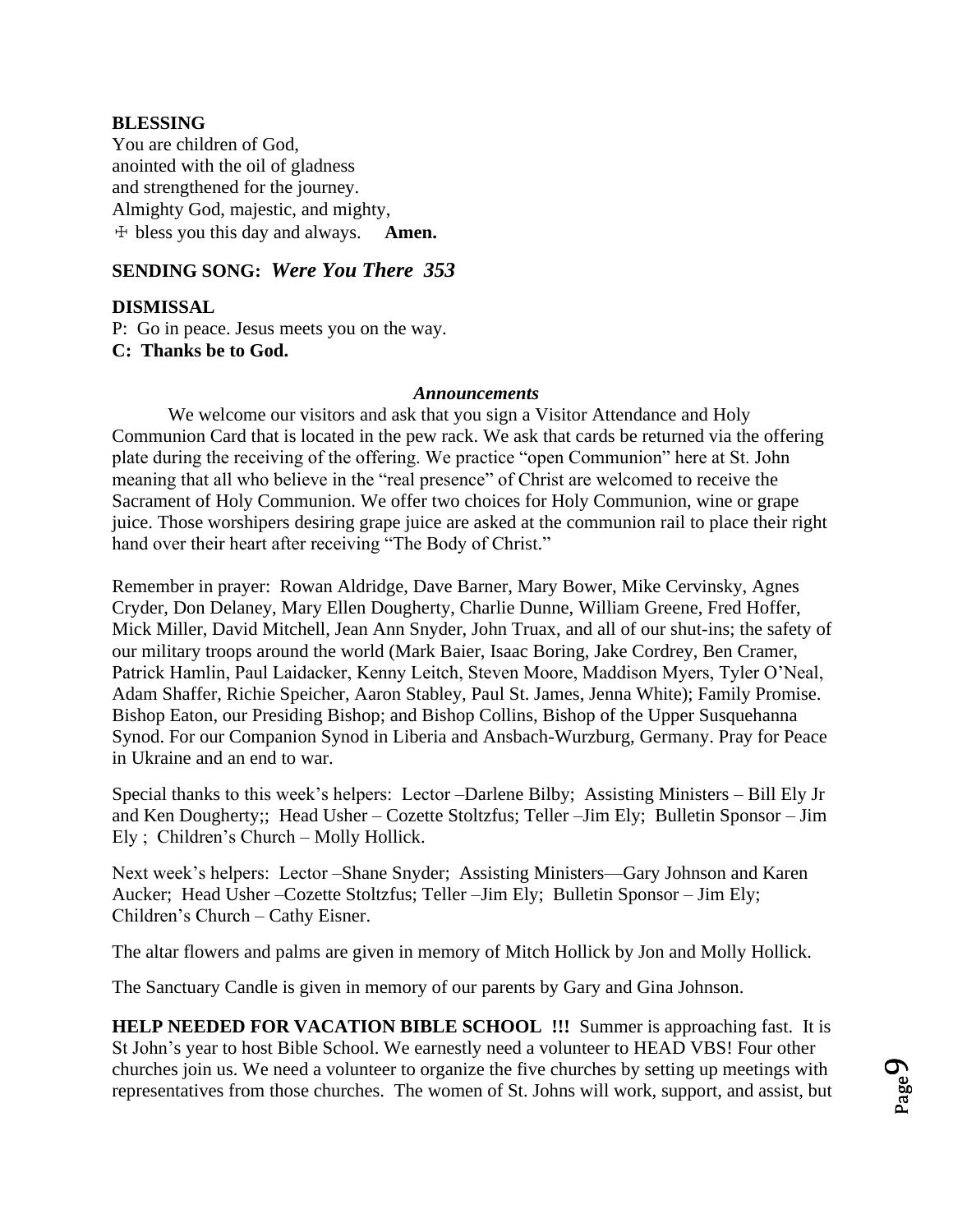we need a VOLUNTEER TO **HEAD** Vacation Bible School this summer. Questions or concerns can be directed to Pastor Aucker (570) 916-1317 or Gloria Ely (570) 873-3597. Please pray that someone is moved to accept this position so that we can have Bible School. Dean Ely requests that all **Easter Breakfast Supplies** be delivered to the church kitchen at 10 a.m. on Saturday, April 16.

**PLEASE HELP THE EASTER BUNNY !!** Candy donations are needed for the annual Easter Egg Hunt on April 16. Please turn in your donations by Tuesday, April 12.

The Lutheran Church Women's Prayer Chain is a vital ministry of St. John Lutheran. Anyone in need of prayers is asked to contact any of the following persons: Gloria Ely – 570-873-3597 Sarah Davidson - 570-398-0659 Joyce Braucht - 570-398-28

Just a reminder: **The deadline for applications to Camp Mt. Luther is TODAY.** If you are an active youth of St. John, we encourage you to attend Camp Mt. Luther. Applications are available on the bench of the Thompson street entrance. Applications MUST be returned to the church office by April 10.

# **Lent Services**

Maundy Thursday, April 14, 7:00 p.m., St. John Sanctuary Good Friday, April 15, 7:00 p.m., St. James Lutheran, "Stations of the Cross" Easter Sunrise, April 17, 6:00 a.m. with Fairplay Brass and breakfast, and 9:30 a.m., St. John Sanctuary.

**SAVE THE DATE!** May 21, 2022 a Spring Housecleaning is being planned for the church. More information and sign-up sheets early in May.

**Payments for Sight and Sound "DAVID"** February 6 - \$65.00; May 1 - \$65.00 and the final payment June 17 - \$60 Fare includes bus, play, meal, tip for driver and fund raiser for Luke Antolick. The show is August 6, 2022 **--** Children 10 and under \$125.00; Adults \$190.00. Joyce Braucht.

# **Youth Ministry**

**Easter Egg Hunt** Our annual egg hunt for the elementary children will be held on Saturday, April 16 at 11:00 a.m. Middle and High School Youth please report at 9:00 to help prepare

# **Youth Group for all Middle School and High School Youth**

April 25, 6:00 p.m. Theme: Earth Day and God's Creation. Supper provided.